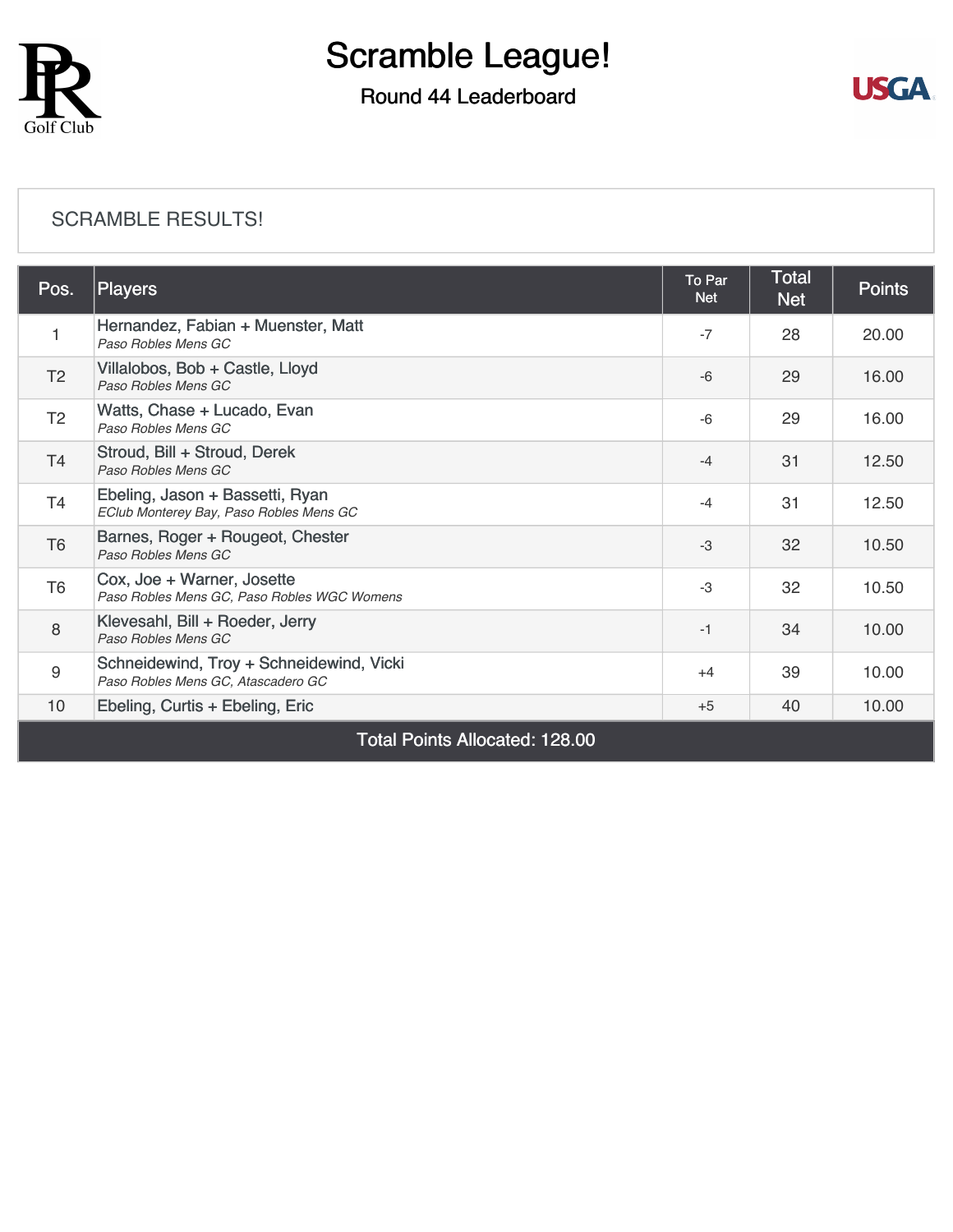

## Round 44 Leaderboard



#### [GROSS SKINS!](https://cdn2.golfgenius.com/v2tournaments/8164228607615483748?called_from=&round_index=44)

| Players                                                | <b>Skins</b> | <b>Purse</b> | <b>Details</b> |  |  |  |
|--------------------------------------------------------|--------------|--------------|----------------|--|--|--|
| Watts, Chase + Lucado, Evan<br>Paso Robles Mens GC     |              | \$50.00      | Eagle on 1     |  |  |  |
| Villalobos, Bob + Castle, Lloyd<br>Paso Robles Mens GC |              | \$50.00      | Birdie on 4    |  |  |  |
| $T \cup D$ all $\cup$ $\wedge$ $\wedge$ $\wedge$       |              |              |                |  |  |  |

Total Purse Allocated: \$100.00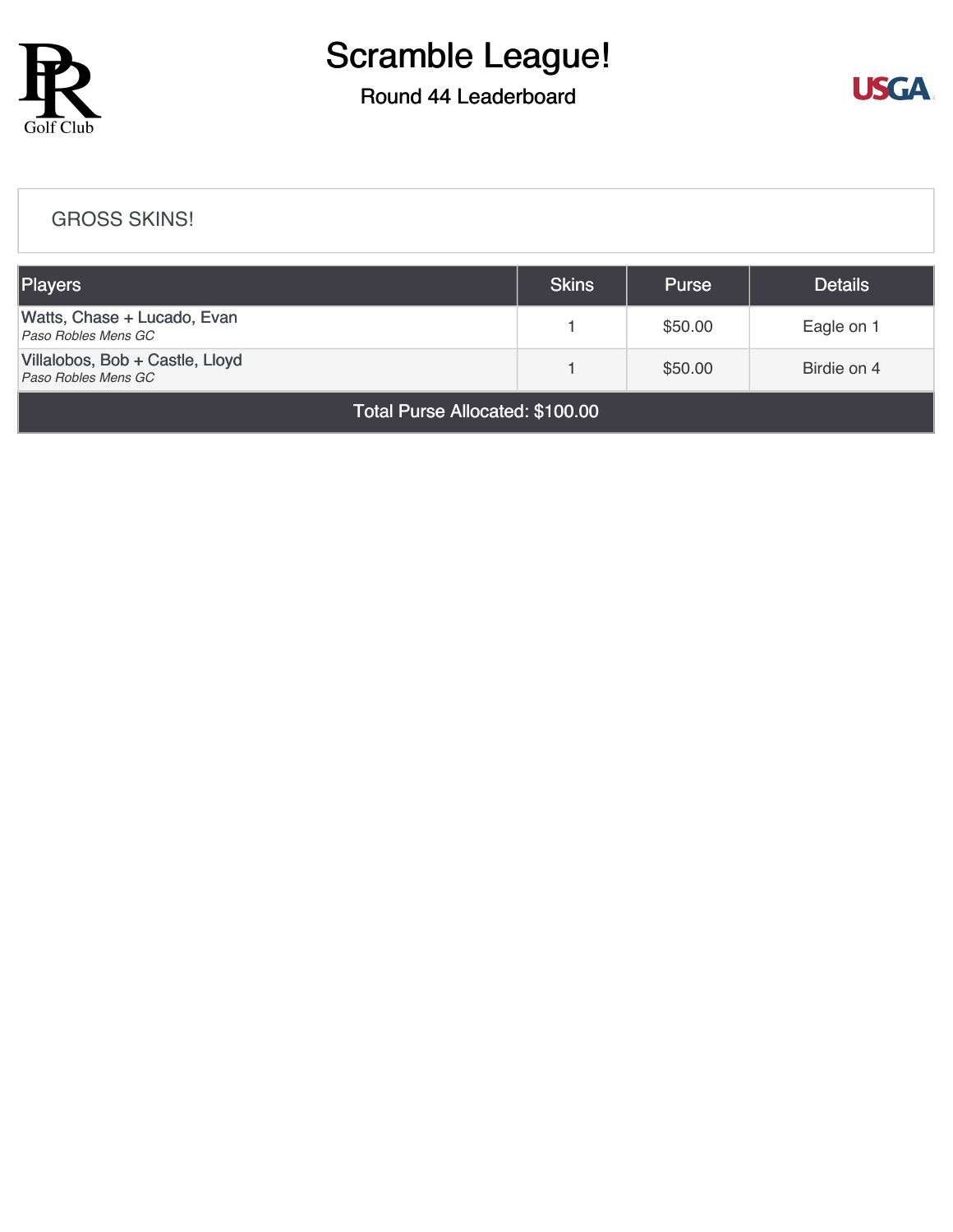

### Round 44 Leaderboard



#### [NET SKINS!](https://cdn2.golfgenius.com/v2tournaments/8164231282507693925?called_from=&round_index=44)

| <b>Players</b>                                                            |   | <b>Purse</b> | <b>Details</b>          |  |  |  |
|---------------------------------------------------------------------------|---|--------------|-------------------------|--|--|--|
| Villalobos, Bob + Castle, Lloyd<br>Paso Robles Mens GC                    | 2 | \$50.00      | Birdie on 4, Eagle on 5 |  |  |  |
| Watts, Chase + Lucado, Evan<br>Paso Robles Mens GC                        |   | \$25.00      | Eagle on 1              |  |  |  |
| Cox, Joe + Warner, Josette<br>Paso Robles Mens GC, Paso Robles WGC Womens |   | \$25.00      | Birdie on 9             |  |  |  |
| Total Purse Allocated: \$100.00                                           |   |              |                         |  |  |  |